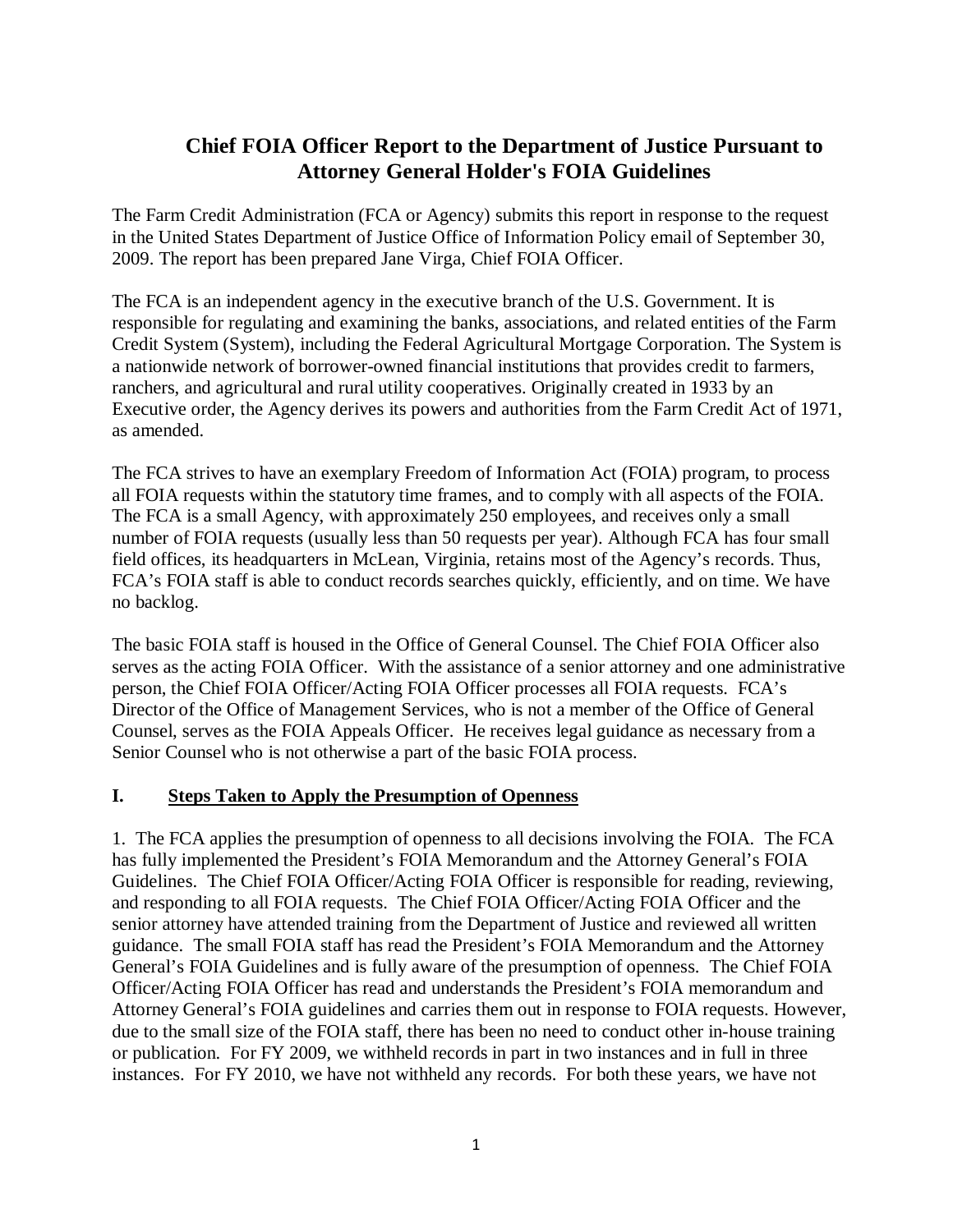had an opportunity to make a discretionary disclosure. As to administrative appeals, there were 2, which were upheld in full.

2. There has been no relative change in the number of FOIA requests. In FY 2008, there were 12 full grants and 6 partial grants, and in FY 2009, there were 16 full grants and 2 partial grants.

## **II. Steps Taken to Ensure that Your Agency has an Effective System for Responding to Requests**

Because of the FCA's size, the focused nature of the work that it does as the System's regulator, and the small size of the FOIA staff, conducting searches for records is, ordinarily, a very simple and straightforward process. Each of the Agency's offices knows what kinds of records FCA maintains and how to locate them. They also understand the importance of complying with the FOIA's requirements and cooperate fully and quickly in conducting searches. This enables the FOIA staff to proceed efficiently and effectively. The FOIA staff also strives to provide personal service to requesters, to communicate with them directly (usually by telephone), and to ensure that they receive records that are truly responsive to their needs, subject, of course, to applicable FOIA exemptions.

The small FOIA staff ensures constant and clear communication. Program staff has been trained to appreciate the importance of FOIA compliance and has been fully cooperative in conducting searches. Senior staff members are routinely assigned to assist the FOIA Officer with searches and appropriate redactions of records.

Typically, the Chief FOIA Officer/Acting FOIA Officer begins to process a FOIA request on the day of or day after arrival. Upon receipt, the FOIA request is entered into an Agency-wide computerized correspondence tracking system and a paper log for FOIA requests only. The request is forwarded to appropriate program staff, which is ordinarily expected to produce any responsive documents within 20 business days. If the request poses any unusual problems, the FOIA staff works actively with the program staff to resolve them. The computerized correspondence tracking system will also send automatic reminders prior to the expiration of the 20 business day processing time.

As explained above, the FCA's small size and the accessibility of our records make it easy and efficient to conduct Agency-wide searches. The focused nature of the Agency's mission as a banking regulator also facilitates the search and redaction process; most employees know what records FCA keeps and where to find them.

The Chief FOIA Officer/Acting FOIA Officer is able to obtain all necessary Information Technology (IT) support. However, because of the small size of the FOIA staff and relatively small number of FOIA requests each year, the need for IT support is limited. Nevertheless, the Chief FOIA Officer maintains a close and cordial working relationship with the Office of the Chief Information Officer (OCIO), which ensures adequate IT support. The OCIO has a Helpline that provides 24 hour service.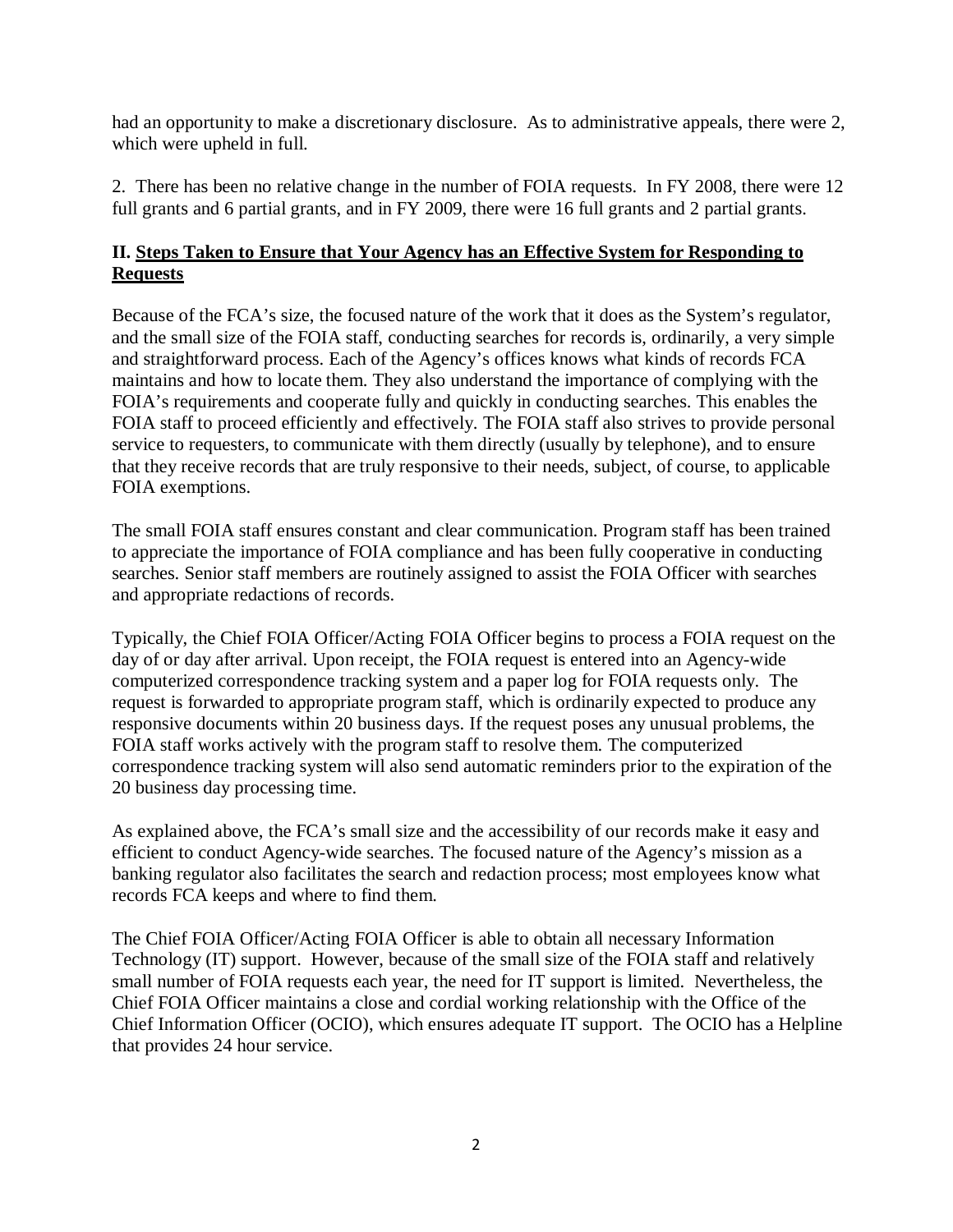#### **III. Steps Taken To Increase Proactive Disclosures**

The FCA has an updated Web site. Staff has worked with the website developers to increase the emphasis on public participation and to make available additional current documents and a greater number of key agency documents. The Agency continuously updates its Web site to include relevant and interesting information for the public. The FCA posts on its Web site numerous documents of interest, including its governing statutes, regulations, FCA Board Policies, FCA Bookletters, the FCA Examination Manual, Information Memoranda, and other materials pertaining to the FCA and the institutions it regulates. Summaries of selected legal opinions prepared by the FCA's Office of General Counsel and public comments received by the FCA on proposed regulations and other policy documents are also posted on the Web site. Examples of additional material provided since issuance of the new FOIA Guidelines include: the [FCA](http://www.fca.gov/FCA-web/fca%20new%20site/Download/AccountabilityReports/2009Performance&AccountabilityReport.pdf)  [Performance and Accountability Report, Fiscal](http://www.fca.gov/FCA-web/fca%20new%20site/Download/AccountabilityReports/2009Performance&AccountabilityReport.pdf) Year 2009; the remarks of Chairman Leland A. Strom before the House Agriculture Subcommittee on Conservation, Credit, Energy, and Research on June 11, 2009; and the [Fact Sheet on Director Elections Proposed Rule](http://www.fca.gov/news/rulemakingfactsheets.html) (which is a new page on the Web site that contains an archive of the rulemaking fact sheets that FCA has issued since 2005).

#### **IV. Steps Taken To Greater Utilize Technology**

1. Does your agency currently receive requests electronically?

Yes.

2**.** If not, what are the current impediments to your agency establishing a mechanism to receive requests electronically?

Not applicable.

3. Does your agency track requests electronically?

Yes.

4. If not, what are the current impediments to your agency utilizing a system to track requests electronically?

Not applicable.

5. Does your agency use technology to process requests?

No.

6. If not, what are the current impediments to your agency utilizing technology to process requests?